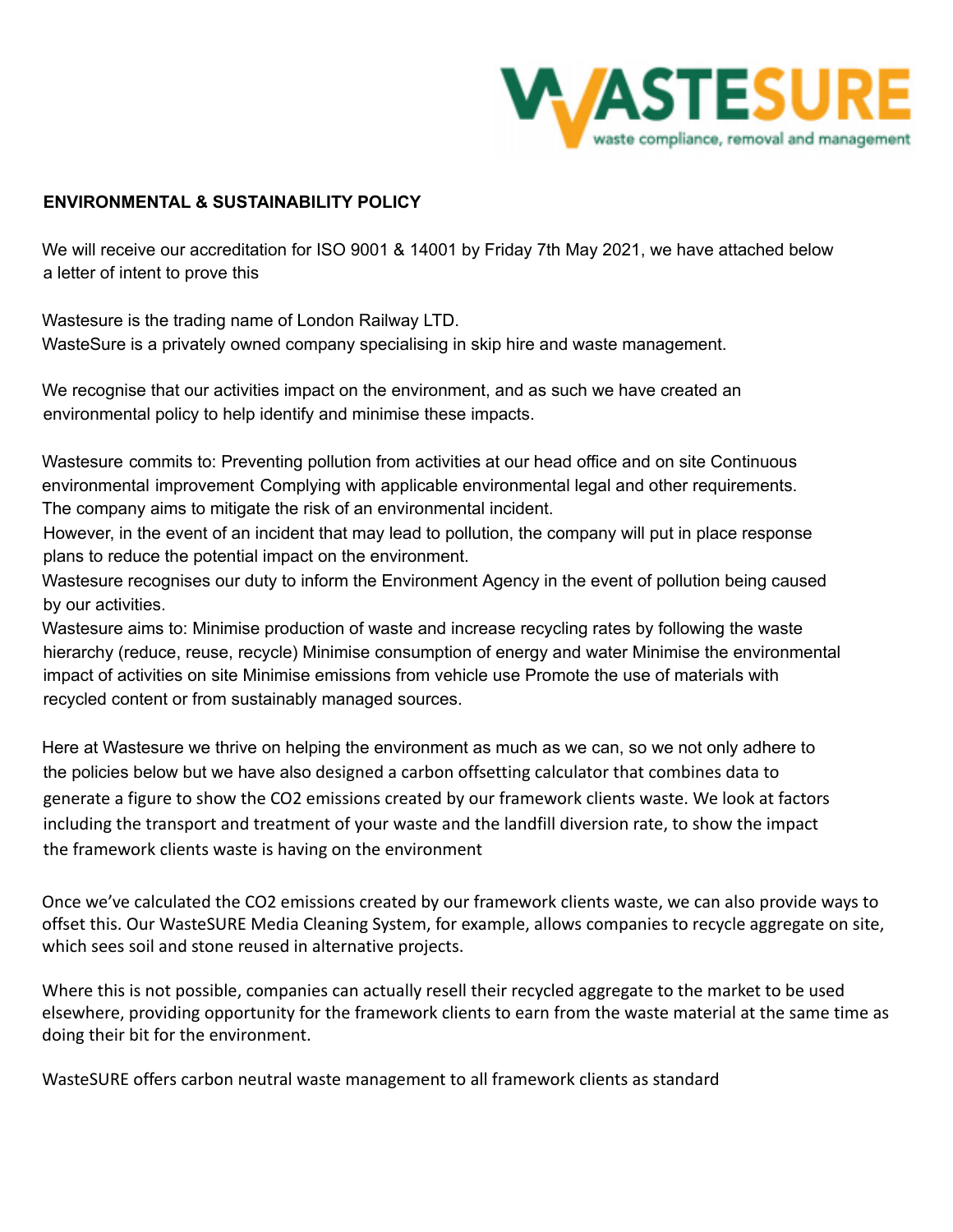## **The Policies we aim to endeavour to are:**

Comply with all relevant regulatory requirements. Continually improve and monitor environmental performance. Continually improve and reduce environmental impacts. Incorporate environmental factors into business decisions. Increase employee awareness and training.

Paper We will: Minimise the use of paper in the office. Reduce packaging as much as possible. Seek to buy recycled and recyclable paper products. Reuse and recycle all paper where possible. Energy and water

Lighting & Heating We will Reduce the amount of energy used as much as possible Switch off lights and electrical appliances when not in use Adjust heating with energy consumption in mind Take energy consumption and efficiency of new products into account when purchasing them

Office supplies We will: Evaluate if the need can be met in another way. Evaluate if renting or sharing is an option before purchasing equipment. Evaluate the environmental impact of any new products we intend to purchase.

Favour more environmentally friendly and efficient products wherever possible. Reuse and recycle everything we are able to.

**Transportation** 

We will:

Reduce the need to travel, restricting to necessity trips only.

Promote the use of travel alternatives such as e-mail or video/phone conferencing.

Make additional efforts to accommodate the needs of those using public transport or bicycles.

When waste is collected and transported from your site, journeys are planned to take the most efficient route to ensure the impact of emissions is limited. Through shorter, more direct journeys and fewer vehicles, we can have a positive impact on the environment.

Maintenance and cleaning